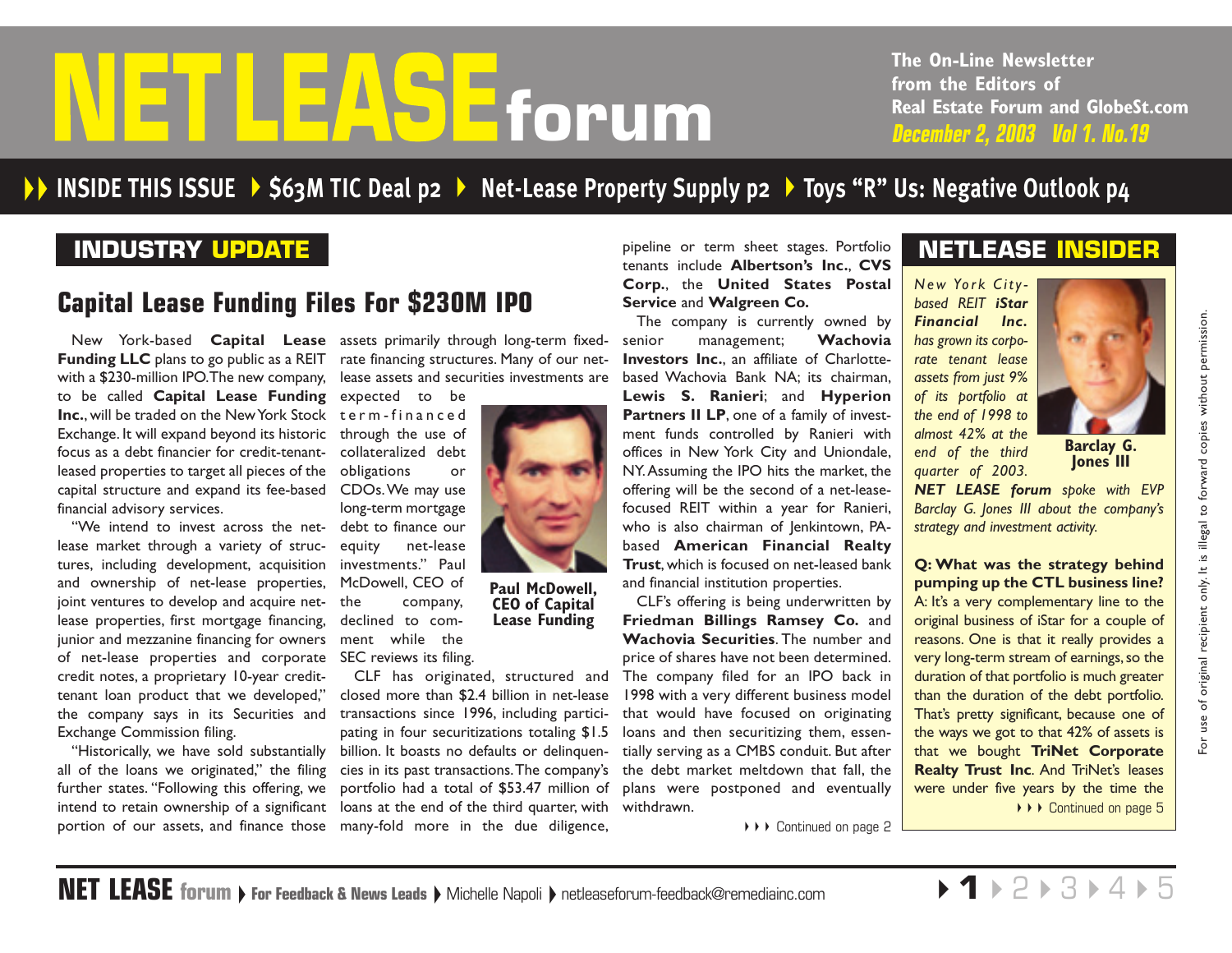#### <span id="page-1-0"></span>**INDUSTRY UPDATE** [Continued from page 1](#page-0-0)

#### **BentleyForbes Expands Scope Beyond Single-Tenant Assets**

Citing a desire to double its portfolio in a few years, Los Angeles-based **BentleyForbes** has expanded its investment horizons beyond its traditional netlease focus.The privately funded company is targeting multi-tenant as well as singletenant properties to achieve its expansion goals in the midst of an investment market in which buyers are paying significant premiums for well-leased properties.

"We're trying, over the next three years, to increase our assets to \$3 billion, and we are not sure that we can do that all from the net-lease side," says president C. Frederick Wehba III."It's not that we don't **Group** was tracking 3,198 net-leased like triple-nets—we love them—but it's just not always easy to get them."

The company recently purchased eight suburban office buildings totaling about 700,000 sf from the **Evergreen Co.** for \$134 million. Of the eight assets, which are located in Roseville, Folsom and Rancho from catching up with the demand." Cordova, CA, six are single-tenant properties leased to tenants like **Agilent Technologies**, **Verizon Wireless** and the **State of California**.

It is also disposing of older assets to redeploy the capital into new acquisitions, and recently sold a 200,000-sf manufacturing facility leased to **Gruma Corp.** in City of Commerce, CA, to **CDC Acquisitions LLC** for about \$15.75 million.

tenant properties isn't necessarily indicative of a greater trend among net-lease investors. "In general, I don't see guys who are in the triple-net business switching over to the multi-tenant business, unless it's a very long-term strategic plan for them," says Steven P. Bardsley, first vice president of **CB Richard Ellis**." You're not going to do it short-term. The infrastructure makes it really tough to do that—you become a real estate management company."

#### **Net-Lease Supply at 10-Year Low; 2 Years Until Catch Up With Demand**

As of mid-November, the **Boulder** office, industrial and retail properties on the market. But that \$11.2 billion in properties isn't enough to satiate investor appetite, according to the Northbrook, IL company's fourth-quarter report, which says the netlease market "is at least two years away

BentleyForbes' expansion beyond single-That compares to the industrial sector, Investors with large amounts of equity to invest stand to have the biggest choice among potential investments, since the report notes that 62.7% of the overall pool of available properties is priced at more than \$3 million. For investors with small amounts of equity, their most ample opportunities are within the retail sector, where approximately 75% of available properties is priced at less than \$3 million.

▶▶▶ [Continued on page 3](#page-2-0)

# **RECENT TRANSACTIONS**

**Triple Net Properties** and 21 tenants-in-common purchased the 286,780 sf Parkway Corporate Plaza in Roseville, CA for \$63.65 million. Triple Net was represented in-house and **CB Richard Ellis** sat in for the seller, **Parkway Corporate Plaza LLC.** Financing from **Bear, Stearns & Co.** was arranged by Triple Net and **L.J. Melody & Co.**

**CenterPoint Properties Trust** will construct a 700,000-sf build-tosuit for **DSC Logistics** at CenterPoint Intermodal Center in Elwood, IL.The building is scheduled to be completed in July 2004.

The 16-screen **Consolidated Harbour View Grande** in Suffolk, VA was purchased by **Entertainment Properties Trust** for \$12 million. Consolidated Theatres continues to operate the megaplex.

**CarrAmerica Realty Corp.** paid \$51 million for **Cell Genesys Inc.'s** office and lab building at 500 Forbes Blvd. in South San Francisco. The firm continues to occupy the building.

▶ An almost \$3.2-million construction loan was arranged by **Cohen Financial** for a 15,348-sf single-tenant retail prop-

erty in Rohnert Park, CA.The two-year loan features an 80% LTV and pricing based on the one-month Libor.

**CNL Retirement Properties Inc.** agreed to buy 22 seniors-housing facilities from **EdenCare Senior Living Services LP** for \$171 million. **Harbor Retirement Associates LLC** will be the tenant and **Sunrise Senior Living Inc.** will manage the properties. Separately, CNL agreed to buy three more properties from EdenCare for \$27 million; those will be leased and operated by Harbor.

A \$1.3-million refinance loan was arranged by **BMC Mortgage** for a **Wendy's** in Escondido, CA.The 15-year fixed-rate loan, with a 25-year amortization, was priced at Prime plus 0.25%.

**Inland Retail Real Estate Trust Inc.** acquired three triple-net leased grocery stores. It paid the **Mallie Bert Storey Family LP \$4.05 million for a** 41,581-sf **BI-LO** supermarket in Greenwood, SC. And it bought two **Super Stop & Shops** from **Eastern Development**, paying \$11.04 million for an 80,713-sf supermarket in Seekonk, MA and \$13.1 million for a 68,509-sf store in Manchester, CT.

 $\triangleright$ 1 $\triangleright$ **2** $\triangleright$ [3](#page-2-0) $\triangleright$ [4](#page-3-0) $\triangleright$ [5](#page-4-0)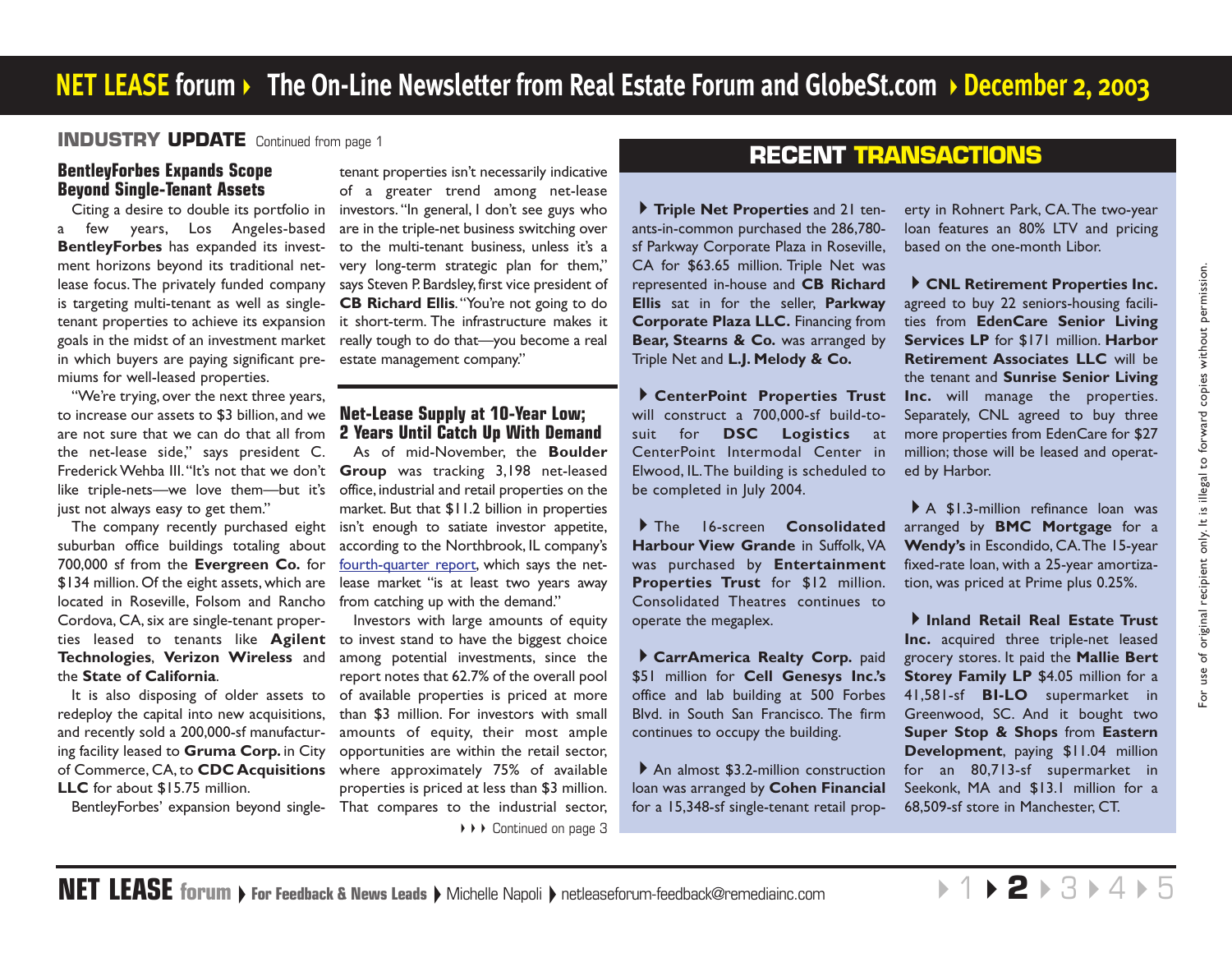#### <span id="page-2-0"></span>**INDUSTRY UPDATE** [Continued from page 2](#page-1-0)

where more than 53% is less than \$3 mil-relative to their size by population. New lion, and the office sector, where less than 50% is priced at less than \$3 million.

The report also discusses the availability of properties at various price points and cap rates. Based on those numbers and other factors, it concludes that now may be an ideal time to sell net-leased industrial assets, and indicates that investors may get the best returns on office properties either under \$5 million or over \$10 million. Among the report's other findings is that Georgia, Arizona, Florida, California and Texas have the greatest number more than 56%—of available properties

York, New Jersey, Michigan, Pennsylvania and Massachusetts, on the other hand, have the smallest number of net-lease investment opportunities, together representing just 2.7% of properties on the market. For details, see chart below.

#### **PlainsCapital Adds QI Expertise With Assurance 1031 Purchase**

As the use of 1031 exchanges to defer capital-gains taxes on investment-property sales continues to grow, so too do the companies looking to offer qualified-

#### **MARKET OVERVIEW: NET-LEASE PROPERTIES**

**More than 3,000 net-lease properties worth \$11.2 billion aren't enough to satisfy investor demand. Here's a look at how they break down:**



these transactions. The latest case in success there." point: Dallas-based financial services firm **PlainsCapital Corp.** has acquired quali fied-intermediary **Assurance 1031 Exchange LLC**, previously based in **CNL Restaurant Capital Is Buyer** nearby Euless,TX.

insurance company, **Capital Title of** operator **O'Charley's Inc**.While we sus-**Texas**. Both are

headed up by CEO Marc Miller, while Assurance 1031 Exchange cofounder Peggy Krauss will serve as president of the QI. The company handled more than \$60 million in

exchange proceeds for clients **Alan B. White** PlainsCapital Corp.

around the country since its 2001 forma-\$100 million in 2004.

and CEO Alan B. White, the 1031 exchange expertise was a natural fit for his company as it expands to serve the needs of its affluent individual, business and real estate investor clients. "We're in the financial service business. A lot of the restaurant industry." CNL Restaurant what we do is in the real estate lending Capital is a partnership with **Bank of** business and asset management." He adds **America** that provides financial and real of Assurance 1031 Exchange: "They really estate services to franchise restaurants.

intermediary services to help facilitate know the market. We have some built-in

# **Followup: O'Charley's Leaseback**

Assurance has been folded into *forum* reported on a \$50-million sale-PlainsCapital as a subsidiary of its title leaseback by Nashville-based restaurant The Nov. 18 issue of *NET LEASE*

> **"They really know the market. We have some built-in success there."**

pected who the buyer was, we couldn't confirm it by press time. But sure enough, the acquirer was **CNL Restaurant Capital LP**, <sup>a</sup> subsidiary of nontraded REIT **CNL Restaurant Properties Inc.** and part of Orlando-based **CNL Financial Group Inc**.

tion, and expects to handle more than couldn't comment on any transactions, but According to PlainsCapital chairman inquiries. In it, EVP and national sales man-A CNL Restaurant Capital executive the company issued a statement after our ager Robb Chapin said, "O'Charley's is an outstanding operation and CNL is excited to assist them in their overall strategic development by providing one of the largest sale-leaseback programs in recent years in

**NET LEASE** forum **For Feedback & News Leads | Michelle Napoli | [netleaseforum-feedback@remediainc.com](mailto:netleaseforum-feedback@remediainc.com)**  $+1$   $+2$  $+2$   $+$  3  $+4$  $+4$   $+5$  $+5$